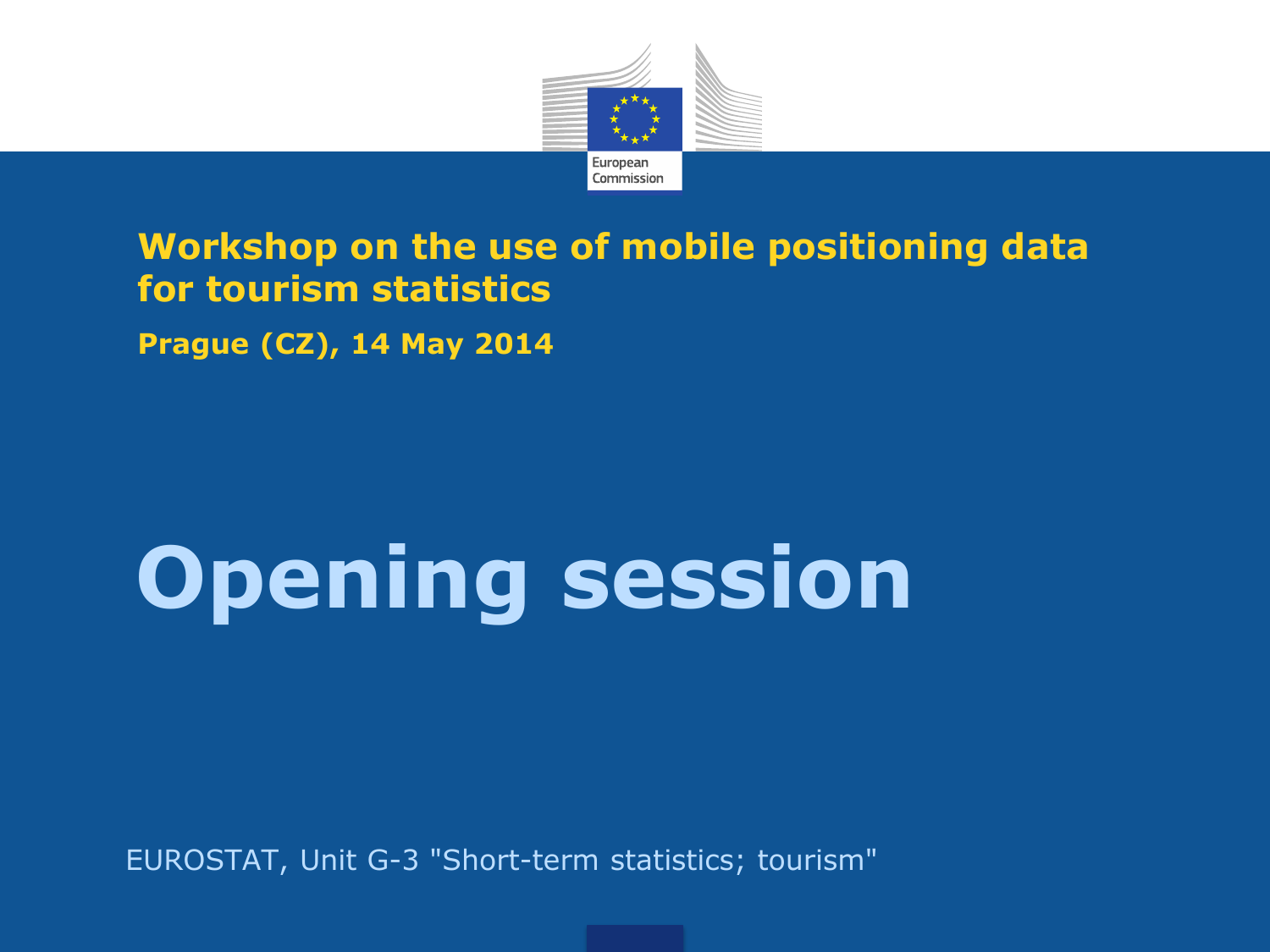

### **Aim of the workshop**

*Gathering relevant stakeholders (\*)*

- … *to present and discuss the outcomes of the feasibility study*
- … *and to discuss the way ahead or possible next steps*

*(taken from the Call for Tender's "Terms of Reference")*

#### (\*) Stakeholders:

Commission departments [3], tourism authorities at regional [4], national [9] and international level [2], the tourism industry [-], the research community [12], statistical services in charge of tourism statistics [20]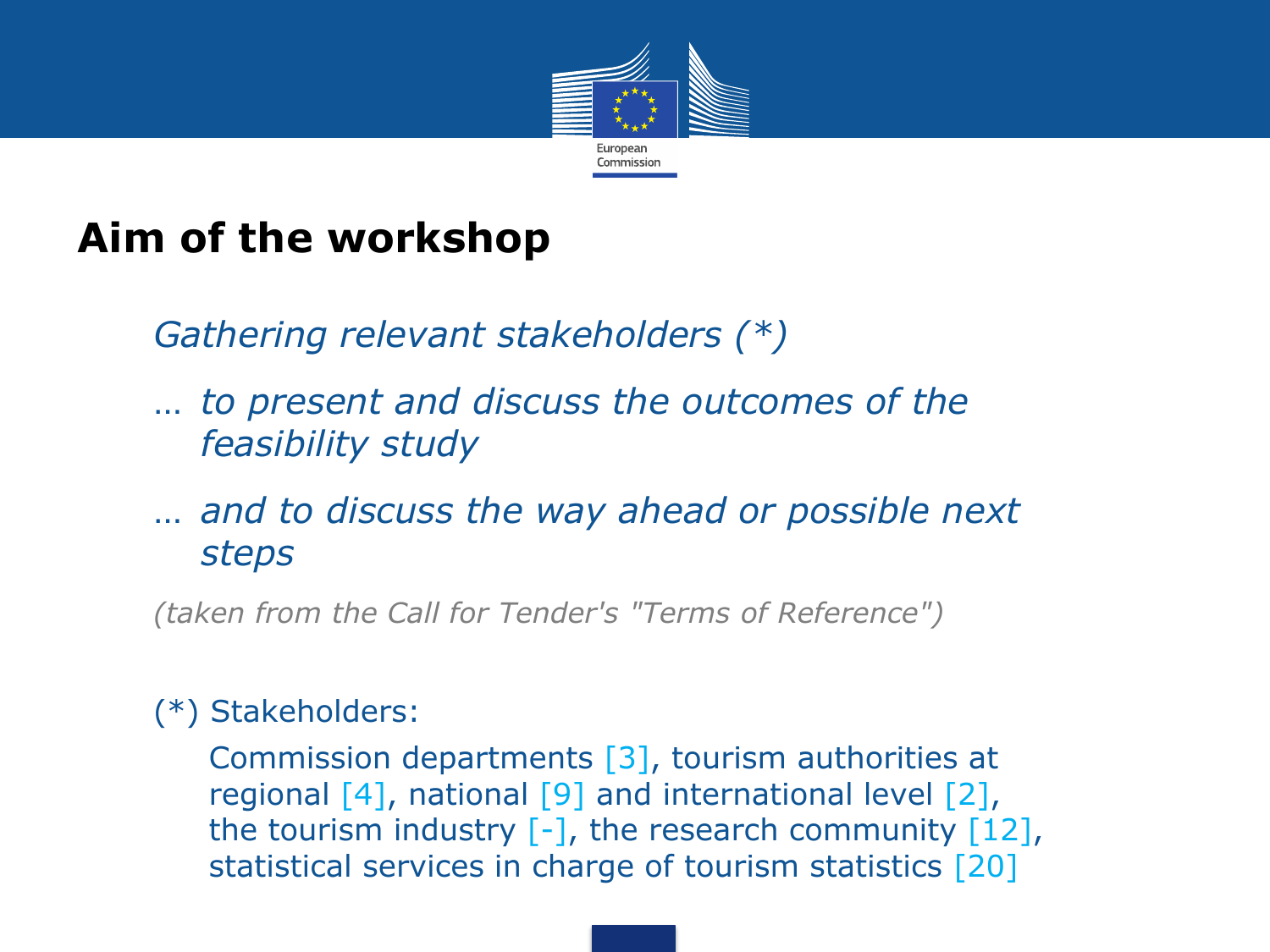

### **Agenda of the workshop**

### **13h00** Introduction, background of the project and project objectives

*Christophe Demunter (Eurostat)*

#### **13h30 Presentation of the feasibility study's findings** *Consortium partners (Margus Tiru, Rein Ahas, Ossi Nurmi, Ulf Sonntag)*

**16h00** Country presentations on current & future initiatives *Peter Laimer (AT), Nico Heerschap (NL), Jiri Novobilsky (CZ)*

- **16h20** Presentation on the use of Big Data for statistics *Christophe Demunter (Eurostat)*
- **16h30** Panel discussion on next steps *All speakers, audience is invited to actively participate!*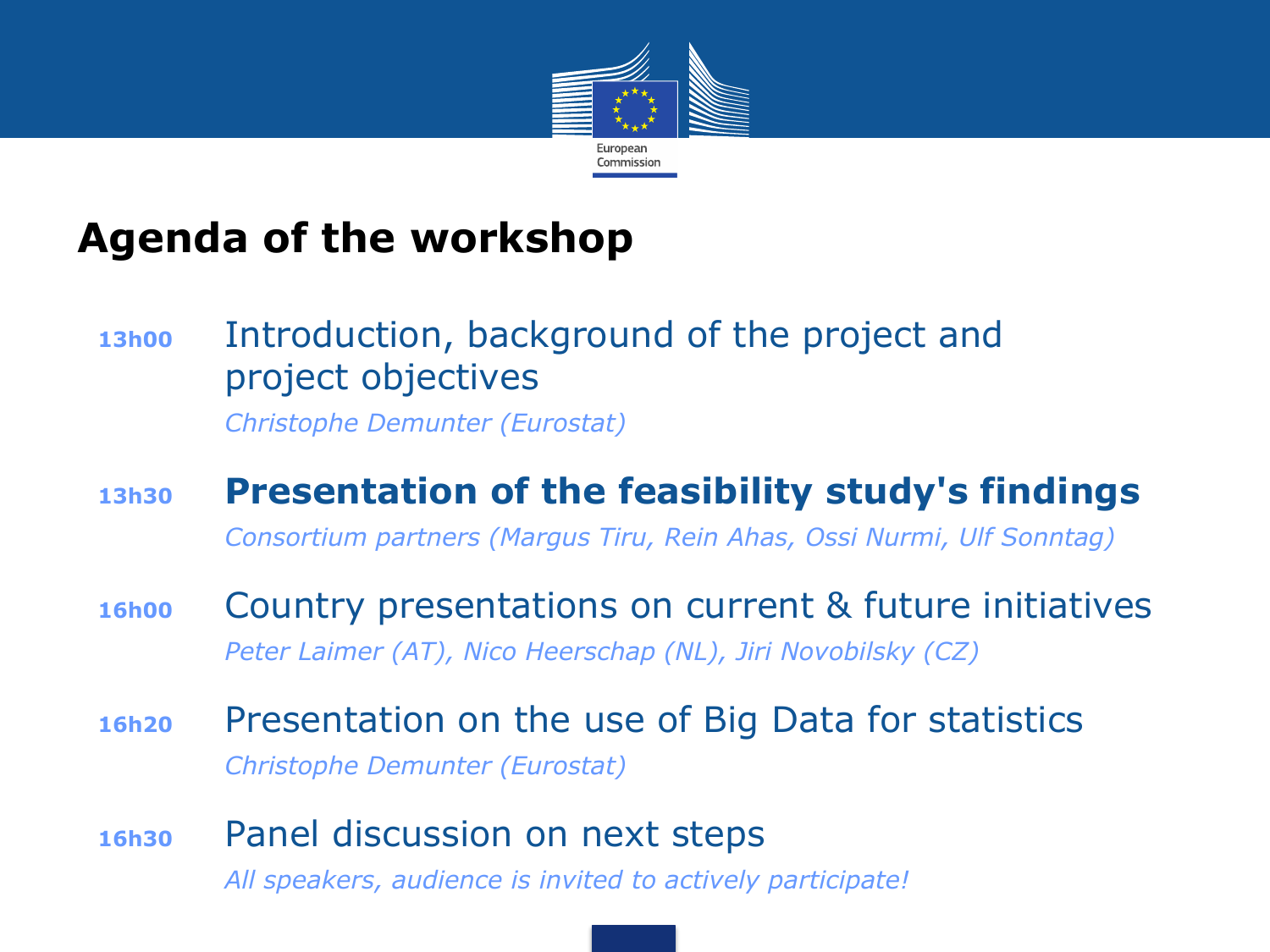

# **Why a project on using mobile phone data?**

### *The world changes !*

#### **Geo-political environment**

 abolishment of border controls (e.g. "Schengen") has put pressure on the feasibility of tourism border surveys

#### **Technological environment**

- use of new tools/devices has entered every citizen's daily life (mobile phone, gps, internet & social media)
- promising research results were being published bit by bit

#### **Statisticians' working environment**

- managerial/political decisions to change the production methods for official statistics
- **i** increasing user needs vs. burden & budget reduction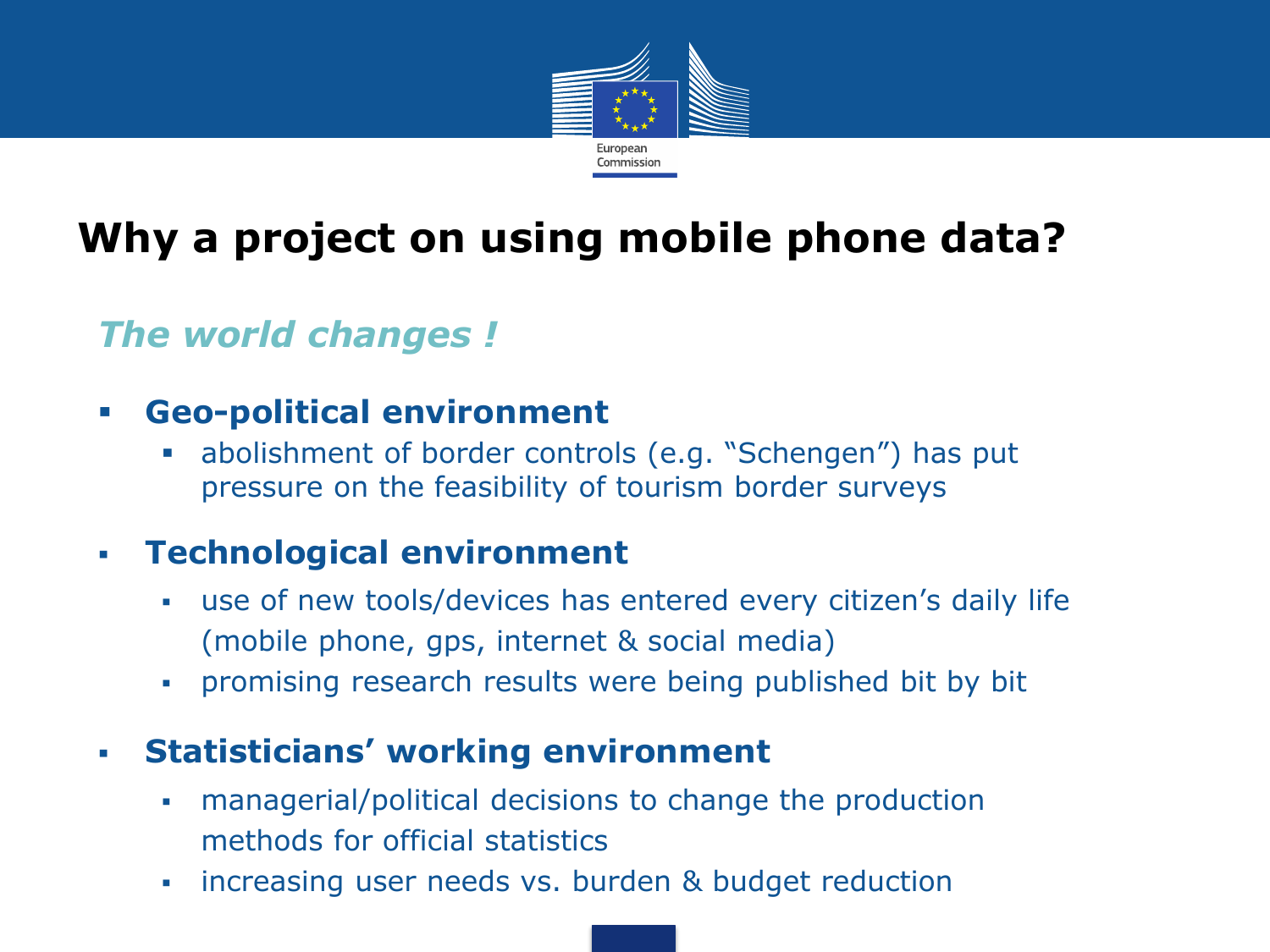

# **Why a project on using mobile phone data? (2)**

*The current world of tourism statistics is not perfect !*

#### **Strengths & weaknesses**

- National data collection systems have been set up
- Harmonised and comparable data on tourism in Europe, at national level and EU-28 level
- Official statistics on tourism answer a wide range of user needs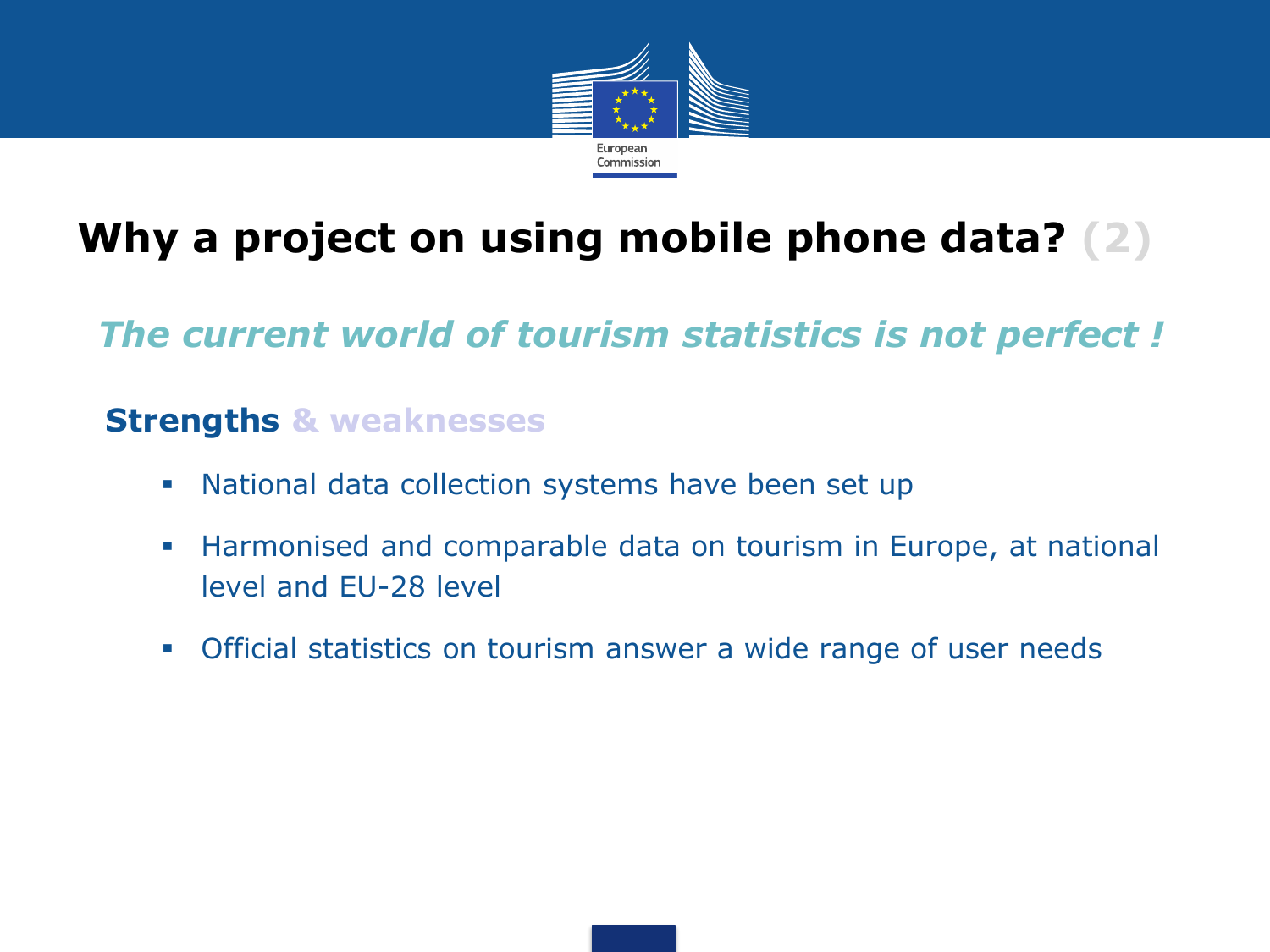

# **Why a project on using mobile phone data? (3)**

*The current world of tourism statistics is not perfect !*

#### **Strengths & weaknesses**

- Timeliness (often a trade-off with other aspects of quality)
- Relevance (focus more on physical flows, not on monetary flows)
- Completeness (good coverage of domestic and outbound tourism, inbound tourism only partly covered)
- Accuracy (undercoverage, sample surveys, recall, underreporting)
- Coherence (differences in methodology)
- Cost and burden (administrations, respondents)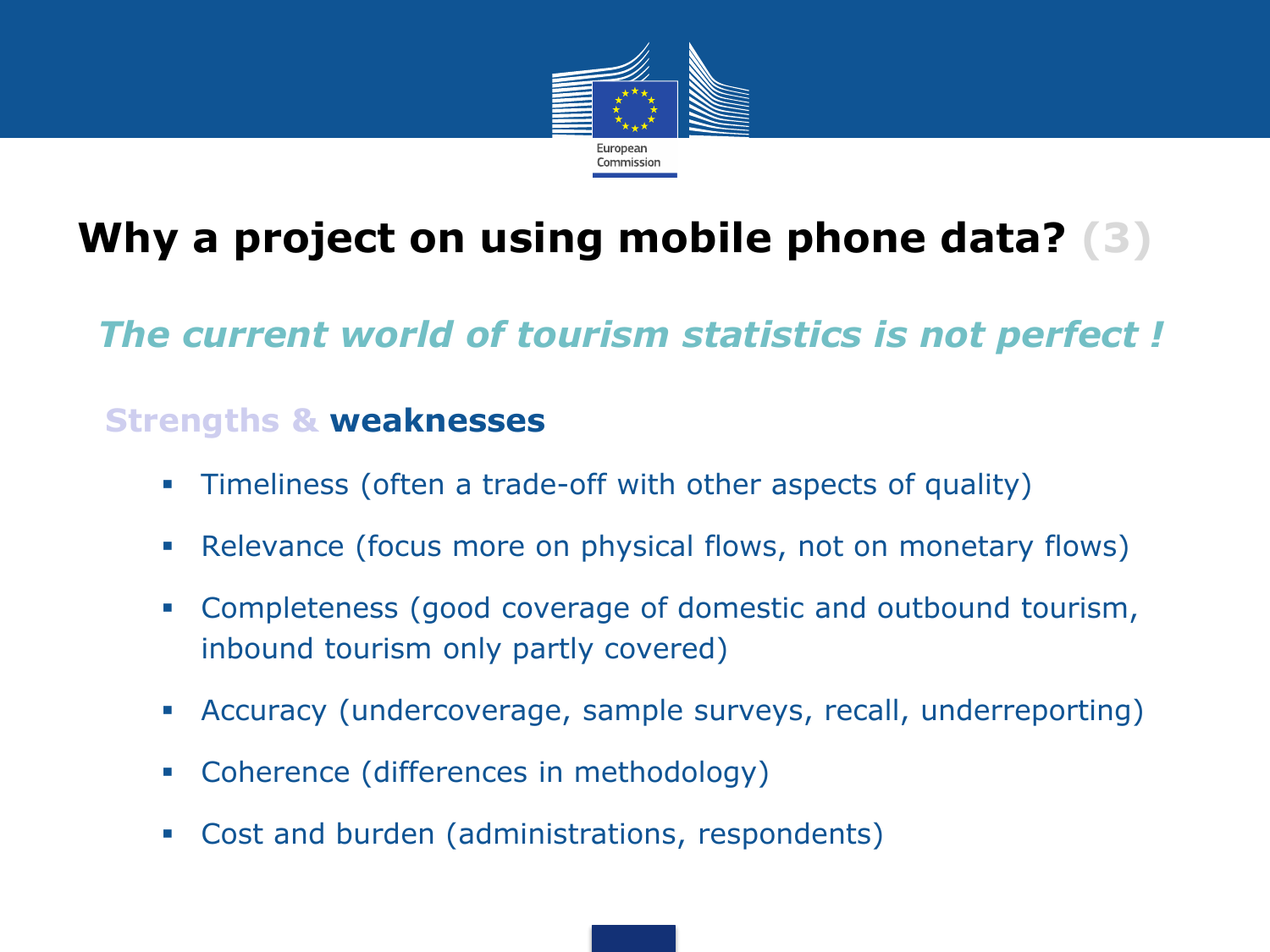

### **Why a project on using mobile phone data? (4)**

#### **Potential of the project, expectations**

- Making collection and compilation of data more efficient: reducing burden (and improving quality)?
- **Improve quality** 
	- e.g. reduction of data entry error, reduction of recall bias (short trips, same-day visits)
- Partly replace data collection on tourism flows within the EU (domestic, outbound)?
- Complete or enhance current data on domestic and outbound flows (Regulation 692/2011) with data on total inbound flows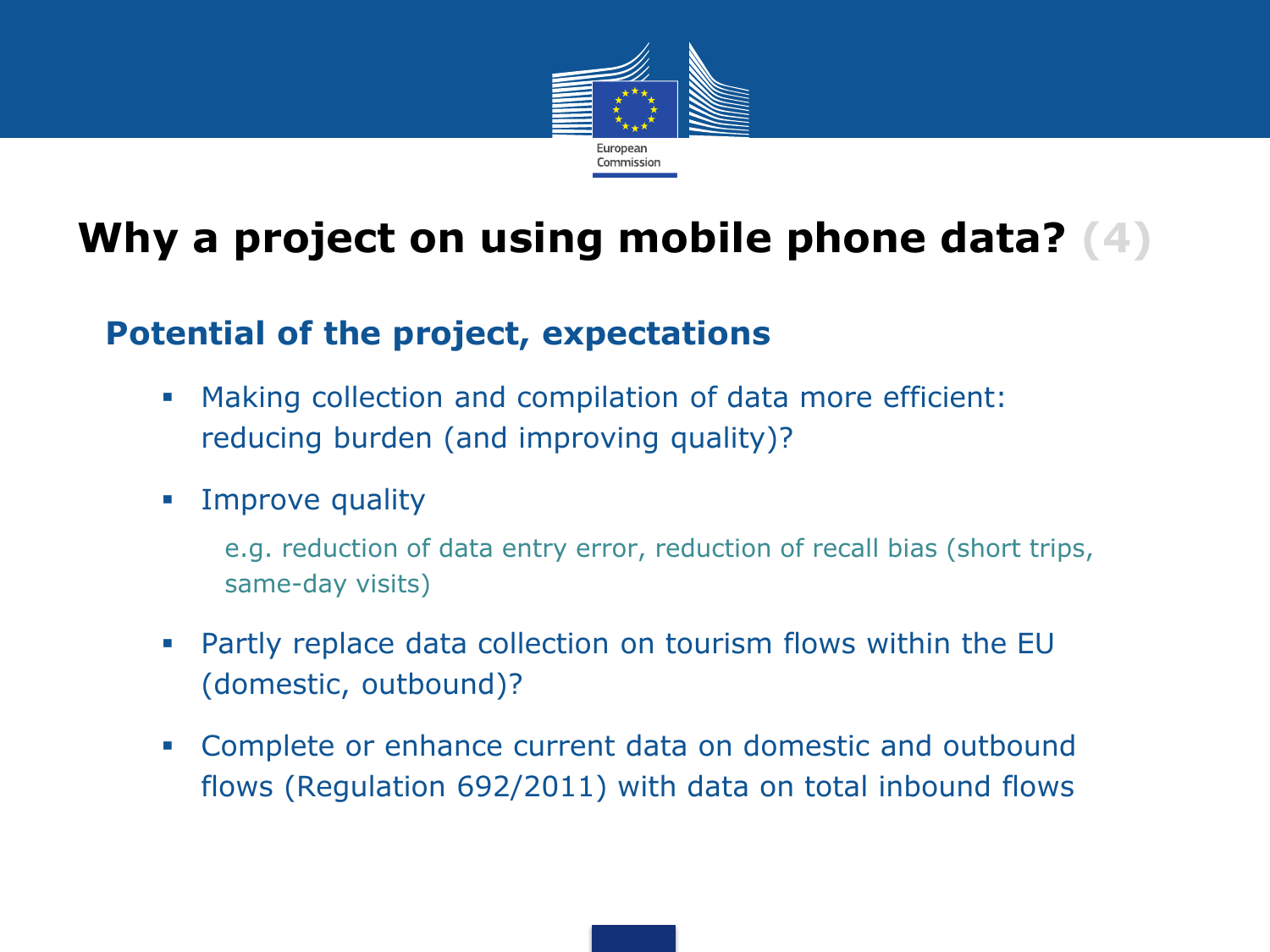

# **Why a project on using mobile phone data? (5)**

#### **Potential of the project, expectations (continued)**

**Further harmonisation?** 

e.g. use of algorithms rather than subjective opinion/memory of the respondent

**Extension to other domains?** 

e.g. travel, passenger mobility, migration

**Information previously not available** 

e.g. data at more detailed regional level or destination level, inframonthly data (day, week, weekends)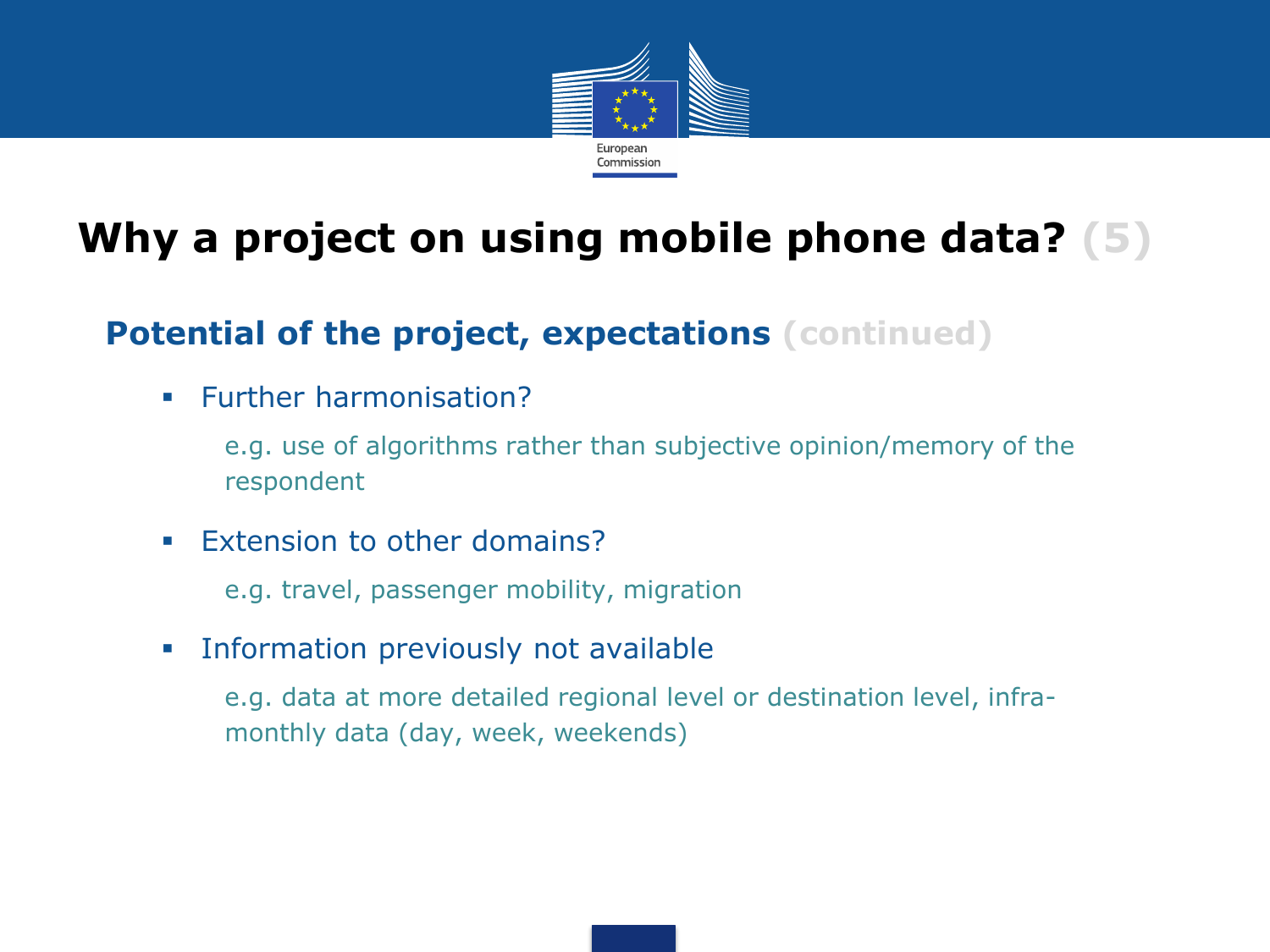

### **Which were the main objectives of the project?**

#### **In a nutshell:**

Getting *answers* to the many *questions* raised by "non-believers" (but also by "believers") in big data, in particular mobile phone data as a source for tourism statistics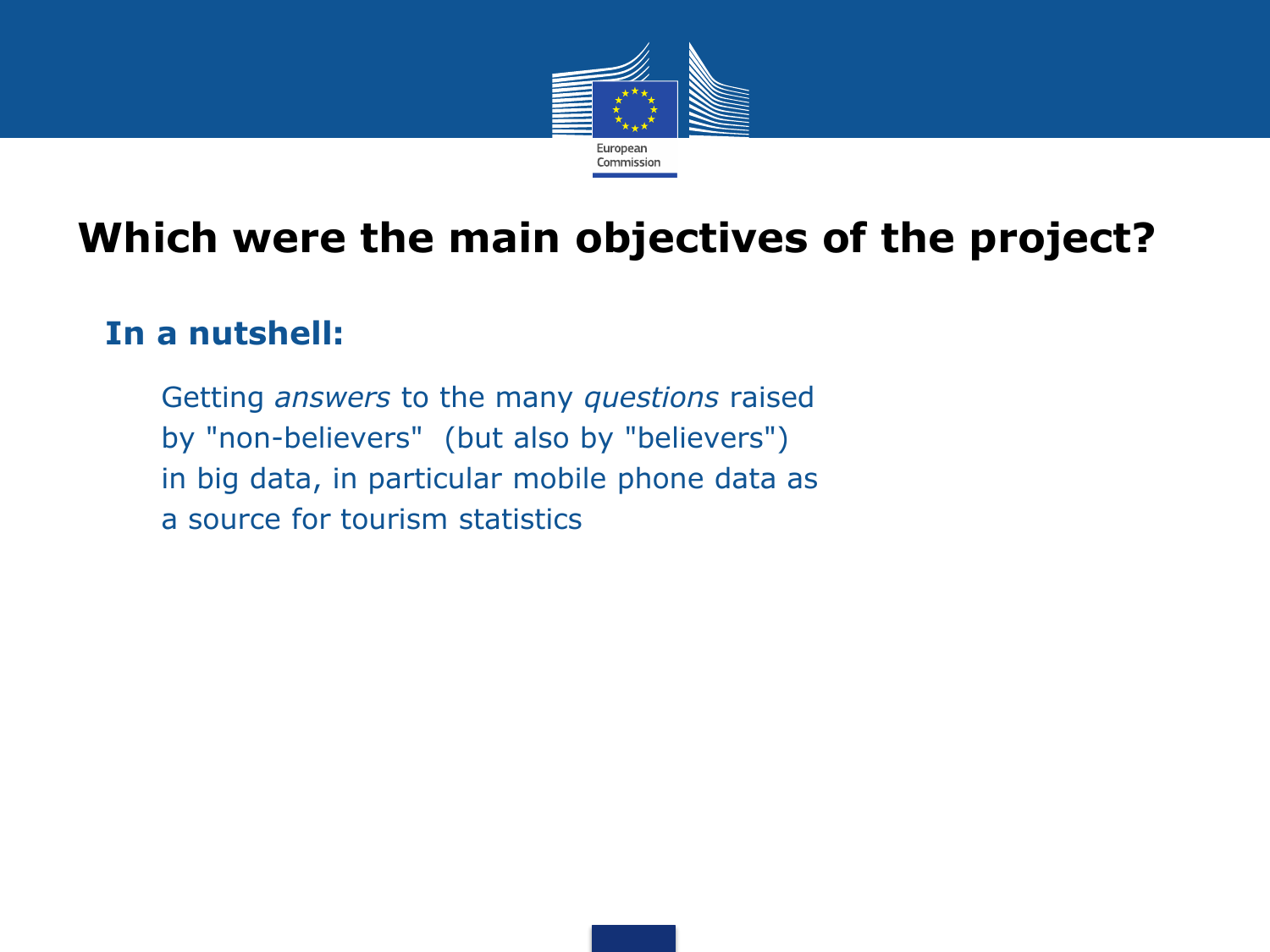

# **Which were the main objectives of the project? (2)**

#### **"Vertical" objectives** (task by task)

- Assess feasibility to **access** databases with mobile positioning data in European countries
- Assess the feasibility to **use** mobile positioning data for tourism statistics in the European context
- Identify, discuss and address the **main challenges** for implementation
- Assess the potential **impact on cost-efficiency** of data production
- Assess the possibility to expand the methodology to **other domains** and define joint algorithms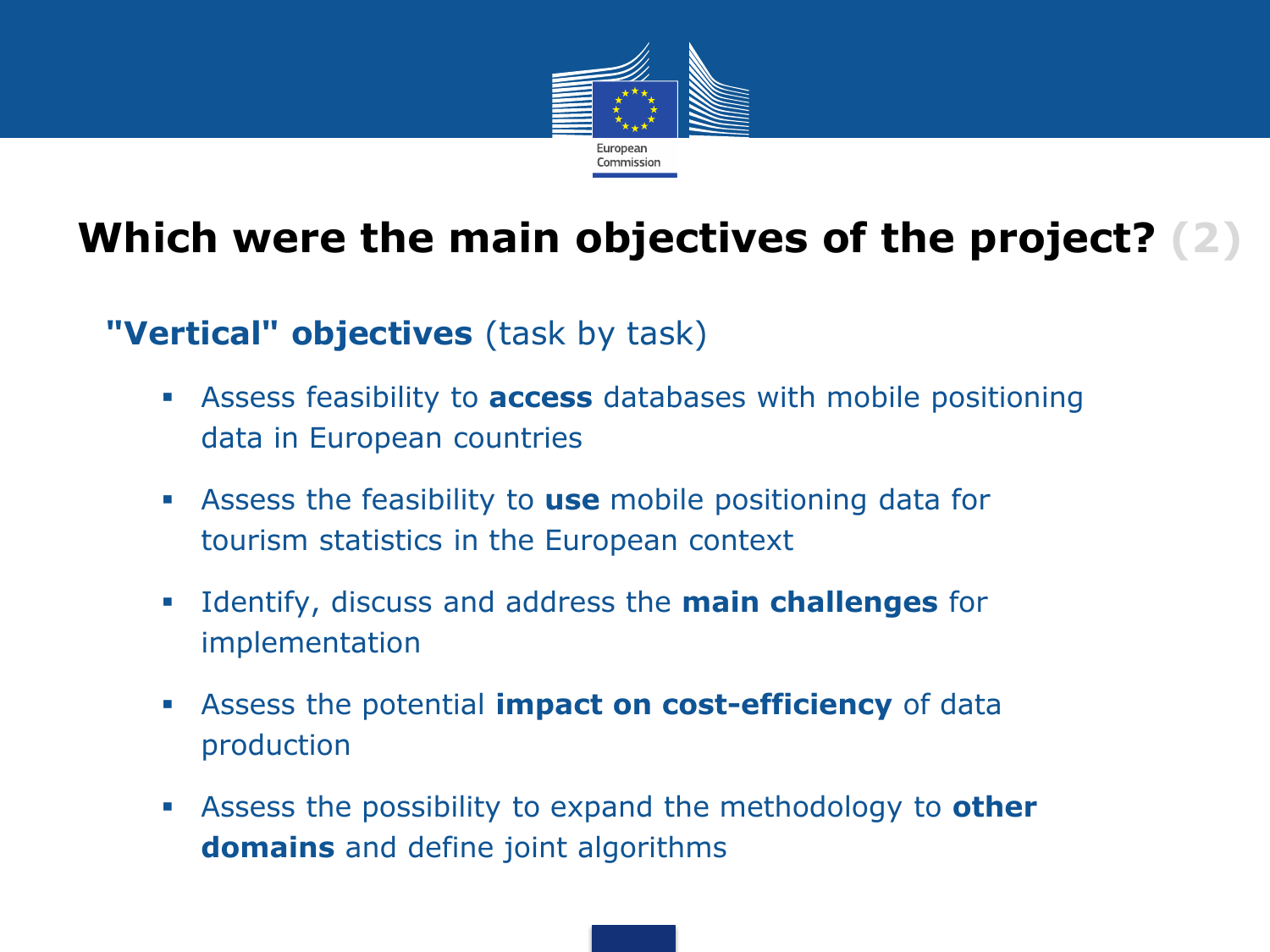

# **Which were the main objectives of the project? (3)**

#### **"Horizontal" objectives** (cross-cutting approach)

- Mix of **scientific/theoretical** & **practical/empirical/ applied** work !
- Can the methodology/technology be applied to the particular case of tourism statistics (with its specific international definitions)?
- Can it be applied across a wide group of countries in a similar way?
- Can the outcomes be generalised to all countries?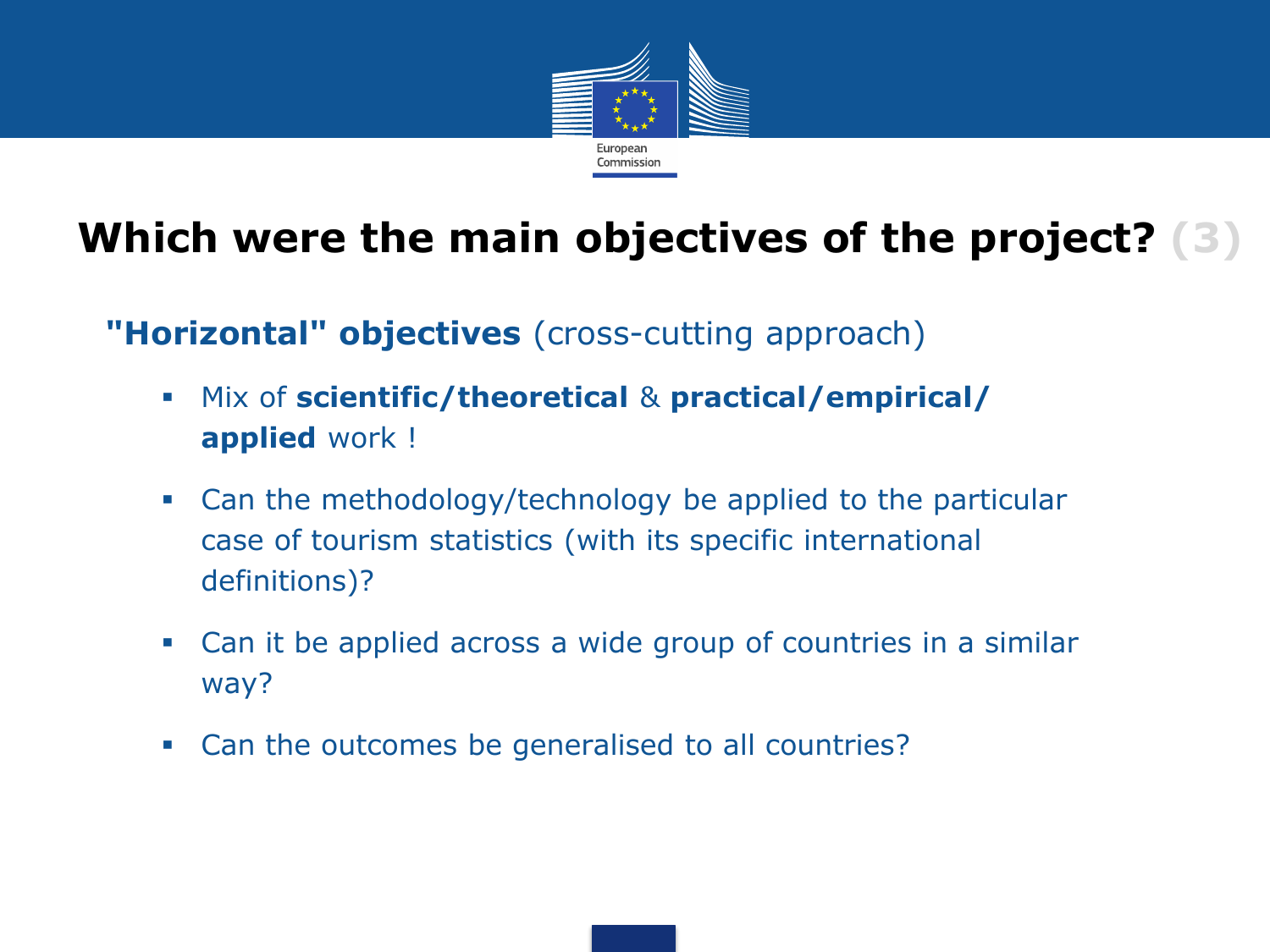

### **What was the set-up of the feasibility study?**

#### **Task 1: Stock-taking**

- Overview/inventory of the work already done (focus on Europe)
	- $\checkmark$  Use of mobile positioning data for research, in particular for statistics on tourism flows or any other field of official statistics
	- $\checkmark$  Institutional set-up (users involved, MNOs involved, technological aspects)
	- $\checkmark$  Outcomes (success? failure?) and lessons to be learnt for this project

#### *Report 1*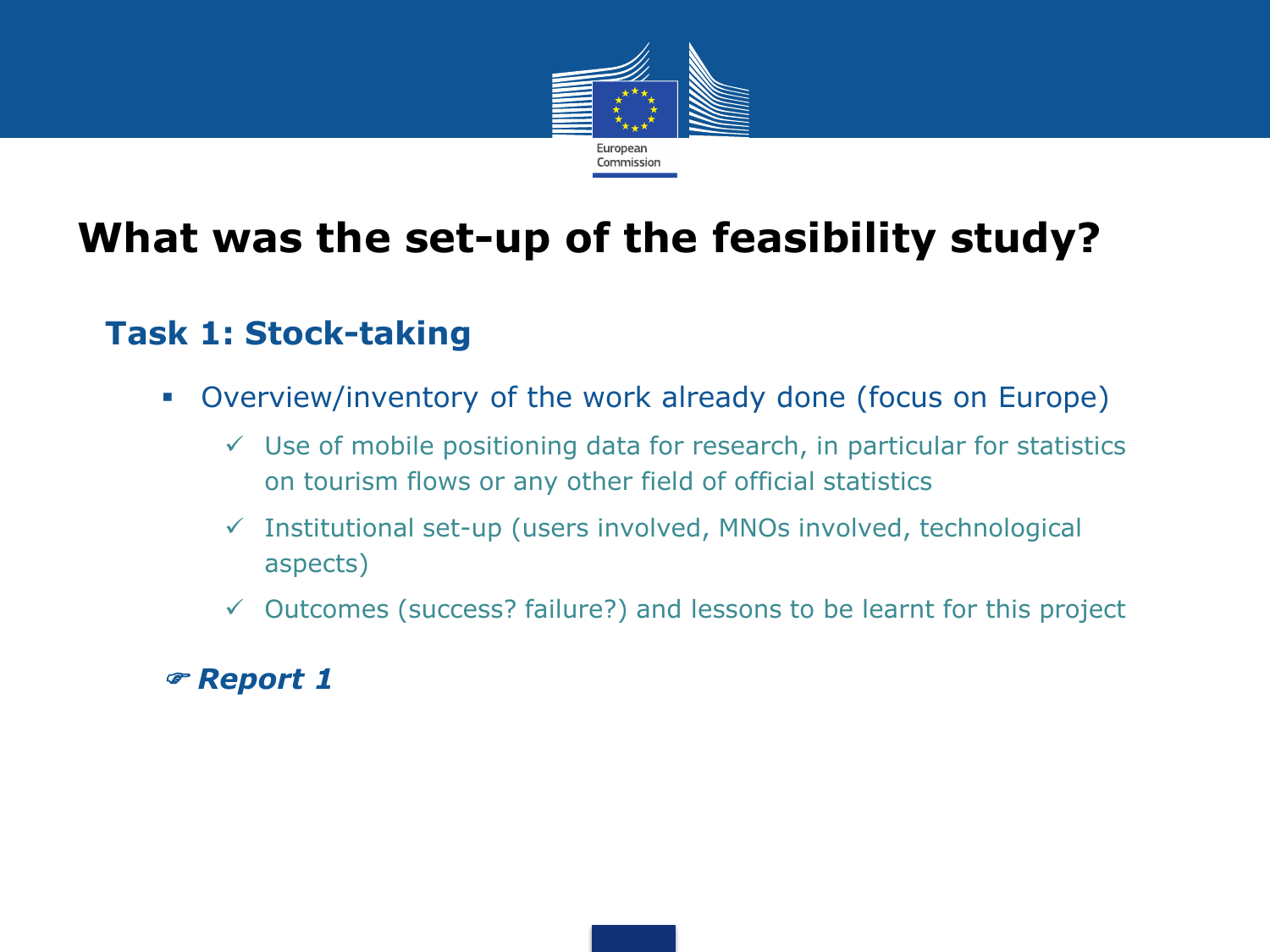

# **What was the set-up of the feasibility study? (2)**

#### **Task 2: Feasibility of access** in the context of official statistics

- Discussion of potential barriers (and how to overcome these)
	- $\checkmark$  privacy issues (operator, national law)
	- $\checkmark$  continuity of access (contingency planning, robustness if one or more operators withdraw, …)
	- $\checkmark$  flexibility to make changes to the requirements, extractions
	- $\checkmark$  cost (initial investment, regular extractions)
- Understanding of issues linked to access, from a theoretical/ scientific point of view (based on the research of existing projects) and from a practical/empirical point of view (based on concrete tests in the participating partner countries)

#### *Report 2*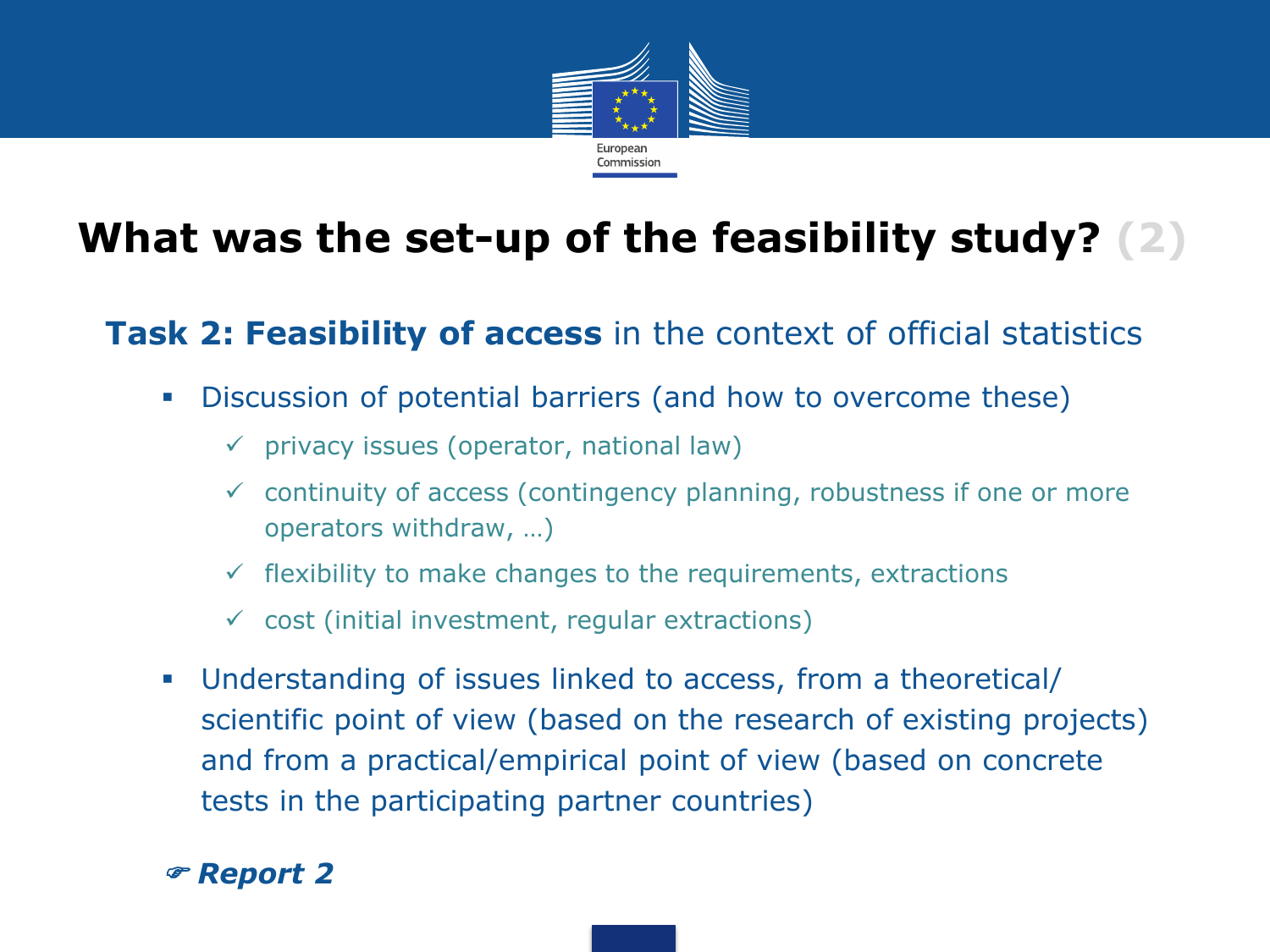

### **What was the set-up of the feasibility study? (3)**

#### **Task 3a: Feasibility of use** - **methodological issues**

- Data collection and compilation
	- $\checkmark$  sampling design, stratification, calibration, ...
- Representativeness (systematic / sampling bias?) of the technique, assessment compared to traditional techniques for data collection
- Applying tourism statistics scope and definitions
	- $\checkmark$  exclude flows within the usual environment, longitudinal data, ...
	- $\checkmark$  impact of algorithms on series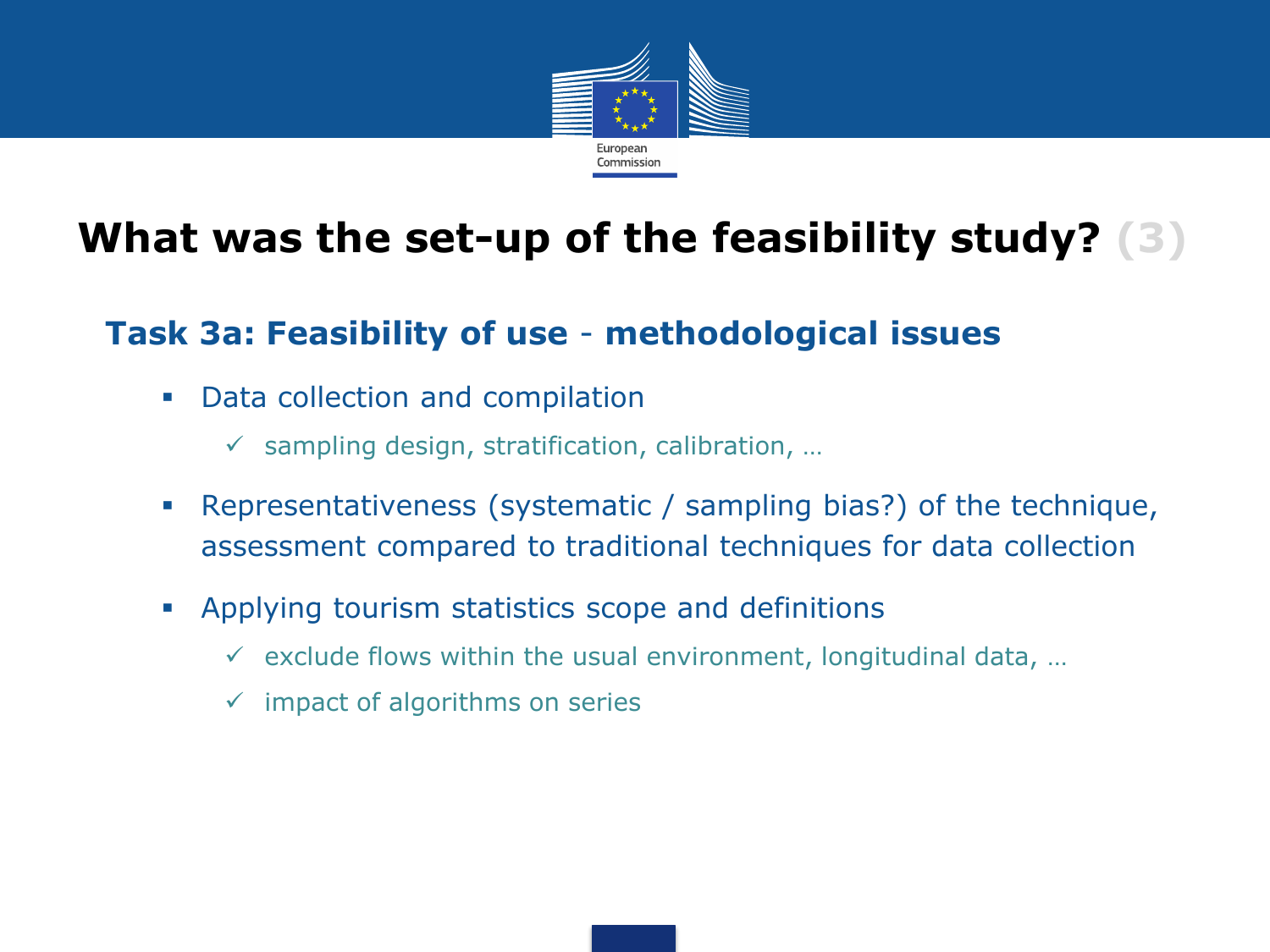

# **What was the set-up of the feasibility study? (4)**

### **Task 3a: Feasibility of use** - **methodological issues**  (continued)

- Feasibility of use for other domains (but tourism) in official statistics
- Discussion of all issues linked to use of mobile positioning data for statistics, in particular tourism, from a theoretical/ scientific point of view (based on the research of existing projects) and from a practical/empirical point of view (based on concrete tests in the participating partner countries)

#### *Report 3a*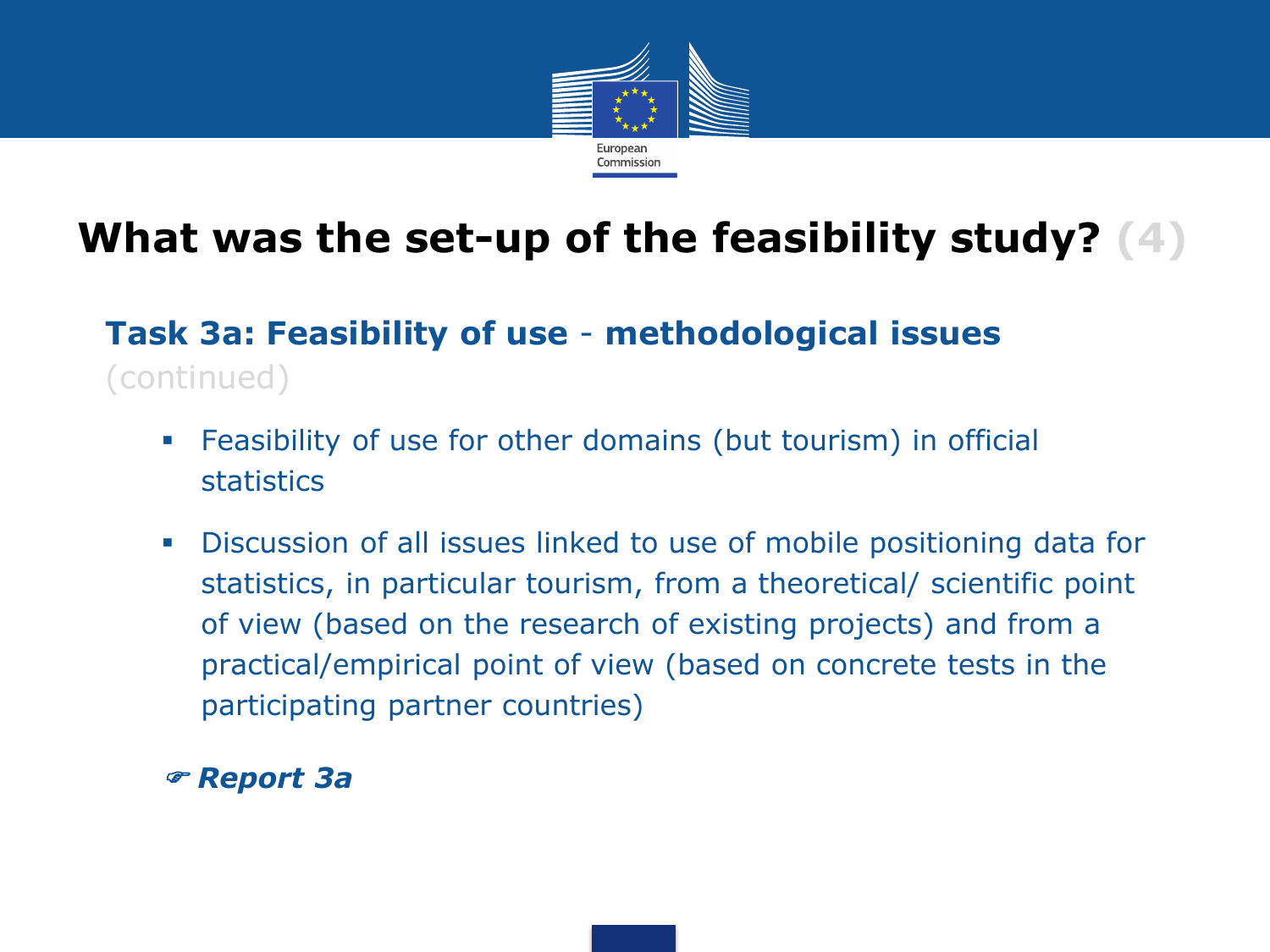

### **What was the set-up of the feasibility study? (5)**

#### **Task 3b: Feasibility of use** - **coherence**

- Mobile positioning data vs. existing official tourism statistics
- In-depth tests, production of statistics based on mobile positioning data and coherence / consistency of the results with existing data (level and reasons for deviations?) – for at least 3 countries

*Report 3b*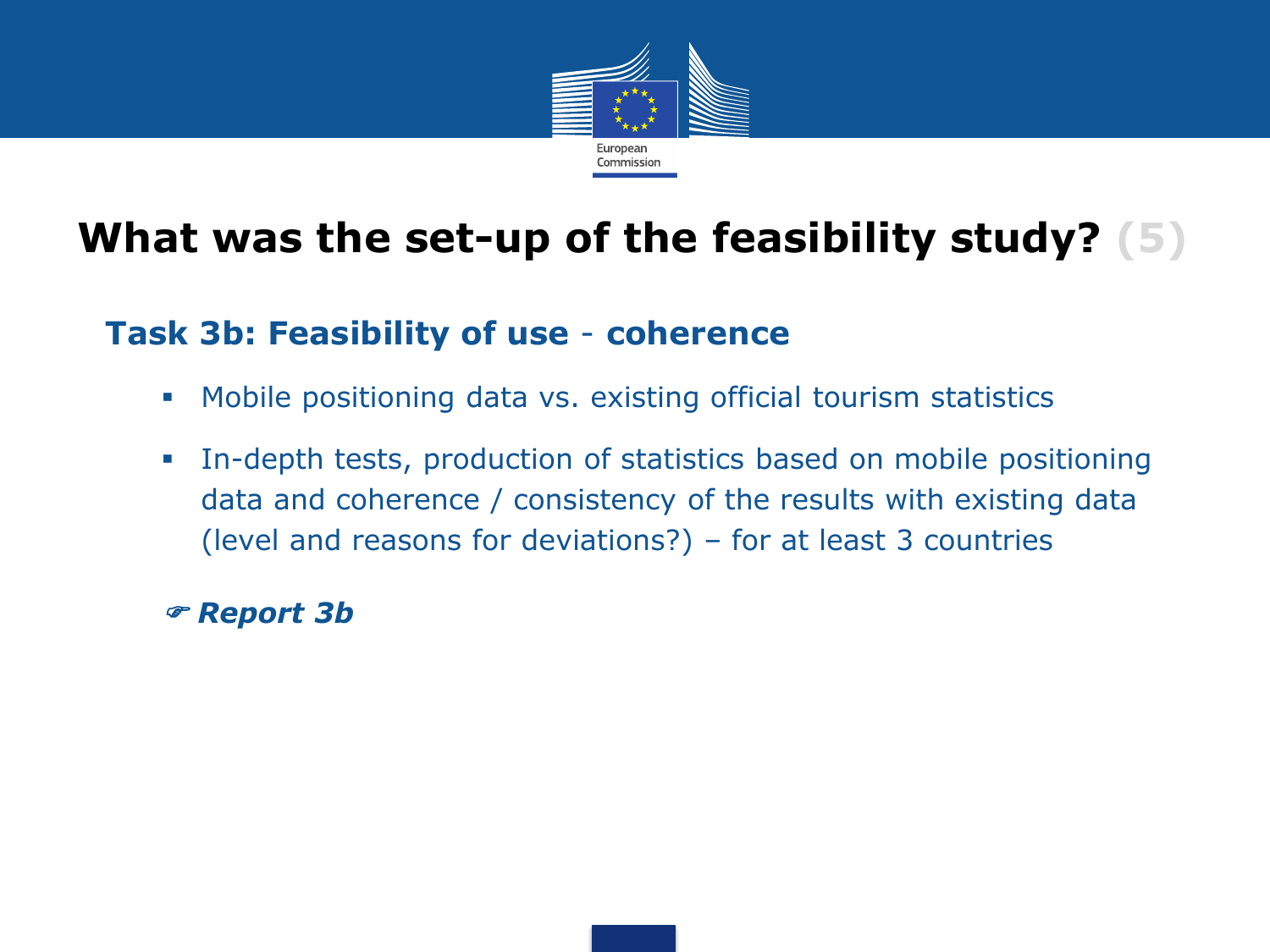

# **What was the set-up of the feasibility study? (6)**

#### **Task 4: Opportunities and benefits**

- Potential gains in quality (including timeliness)
- Potential burden reduction (including cost)
- How to integrate mobile positioning data in the current tourism statistics in the EU and synergies with other domains (in particular travel statistics)
- Statistics/indicators previously not available
- $\rightarrow$  Using mobile positioning data as compared to the currently used production process, on the basis of actual datasets and tests conducted for the feasibility study)

*Report 4*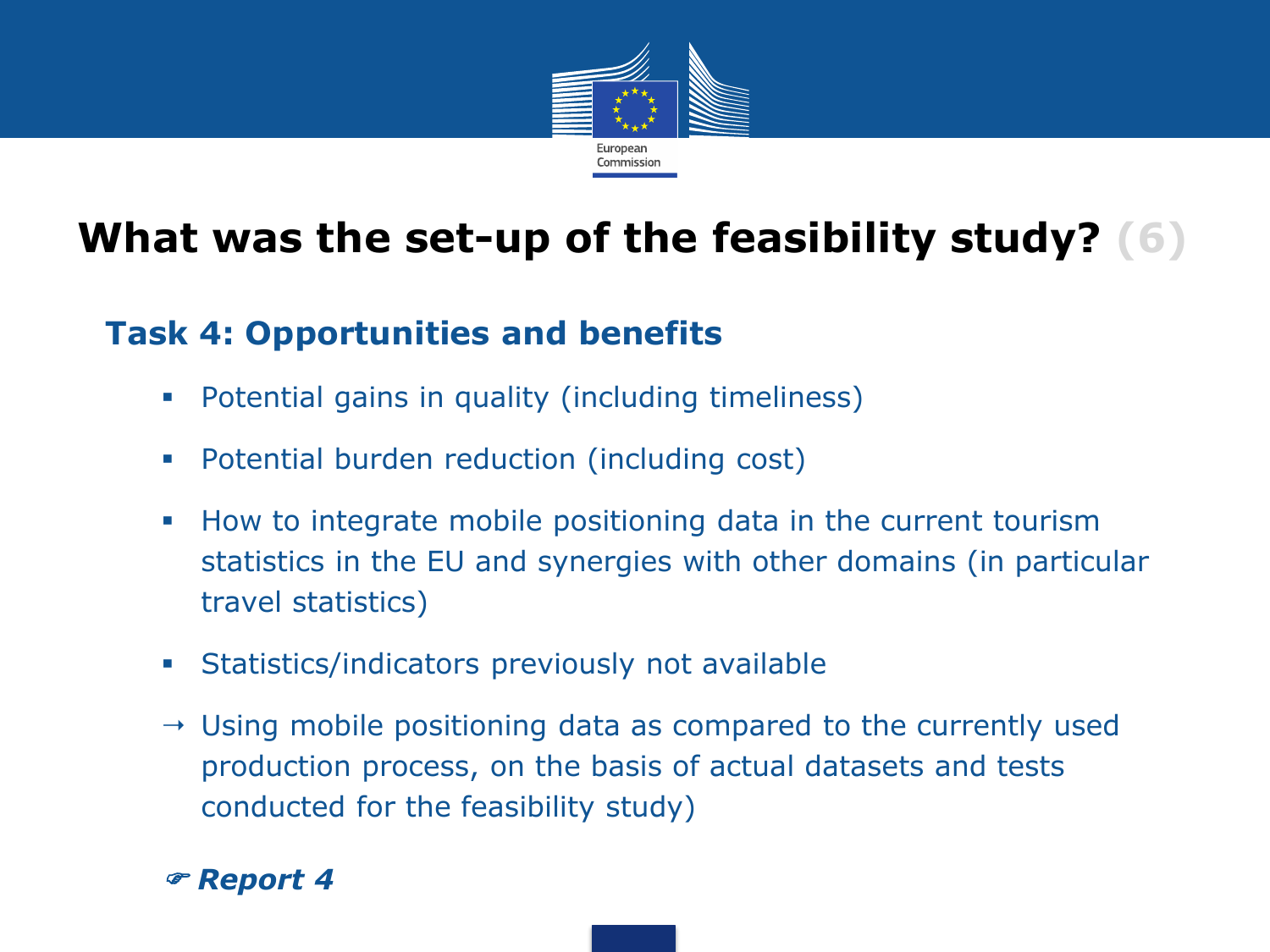

### **Where can I find the results and reports?**

**All reports will be publicly available for download from the Eurostat website** (target date: mid-June 2014)

- **<http://ec.europa.eu/eurostat/tourism>**
	- $\checkmark$  In the section "Methodology", scroll to "Feasibility study on the use of mobile positioning data for tourism statistics"
- 1 consolidated report (50 pages, incl. 10 pages executive summary)
- **5 comprehensive reports:** 
	- $\checkmark$  Stock-taking
	- $\checkmark$  Feasibility of access
	- $\checkmark$  Feasibility of use (methodological issues)
	- $\checkmark$  Feasibility of use (coherence)
	- $\checkmark$  Opportunities and benefits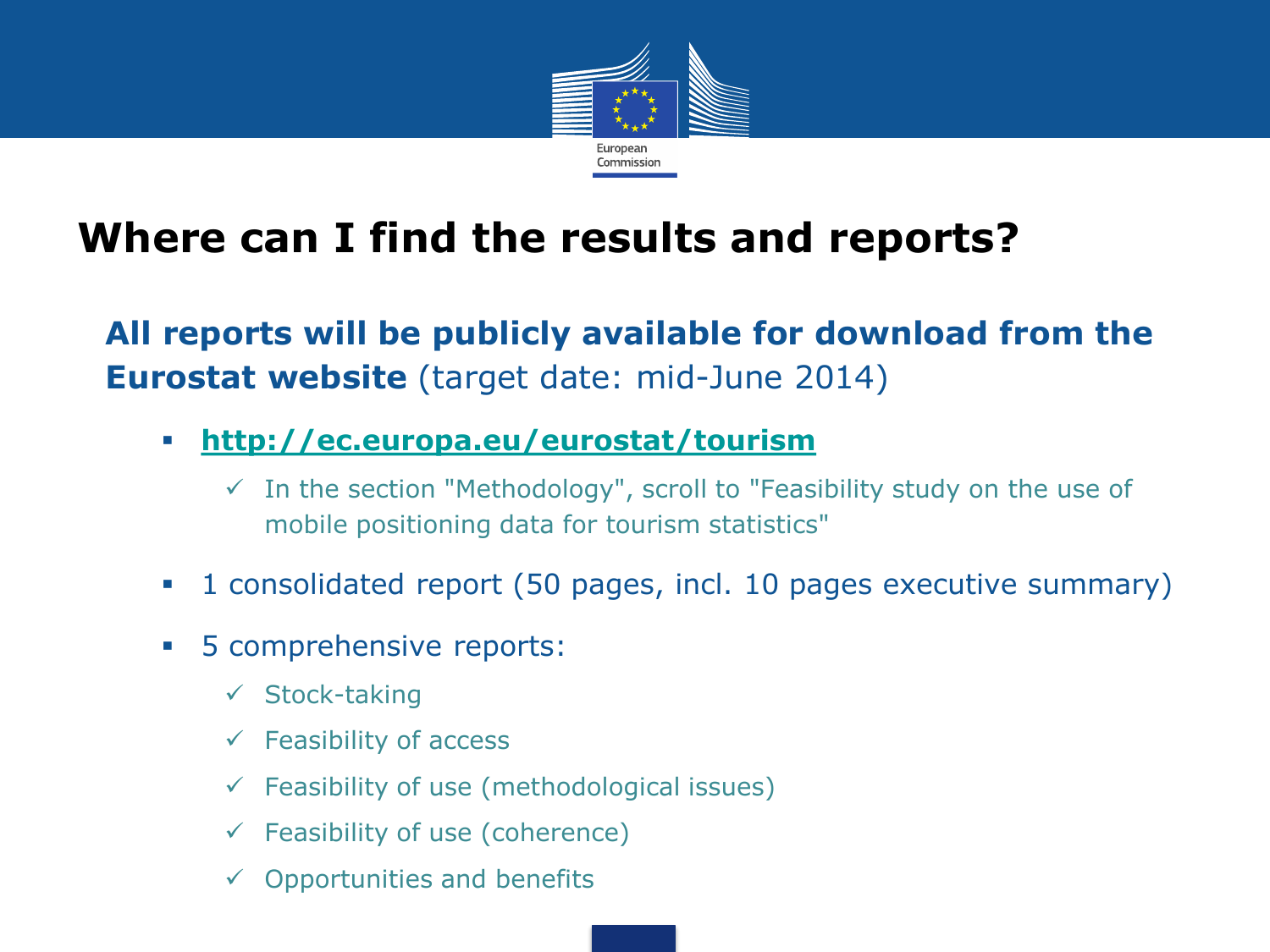

### **Some preliminary observations?**

- General **interest** (and high **expectations**) from stakeholders, including the producers of statistics
- Getting **access** is currently the **Achilles' heel**
	- $\checkmark$  even in the context of the project, only in one of the four countries in the consortium, actual datasets could be obtained from national Mobile Network Operators
	- $\checkmark$  mix of an ambiguous legal framework (grey areas) and different stakeholders' risk-aversion
- Using mobile positioning data will (in the short term) **not replace** current tourism statistics production, but can contribute to improving quality and completeness and can provide additional indicators/breakdowns